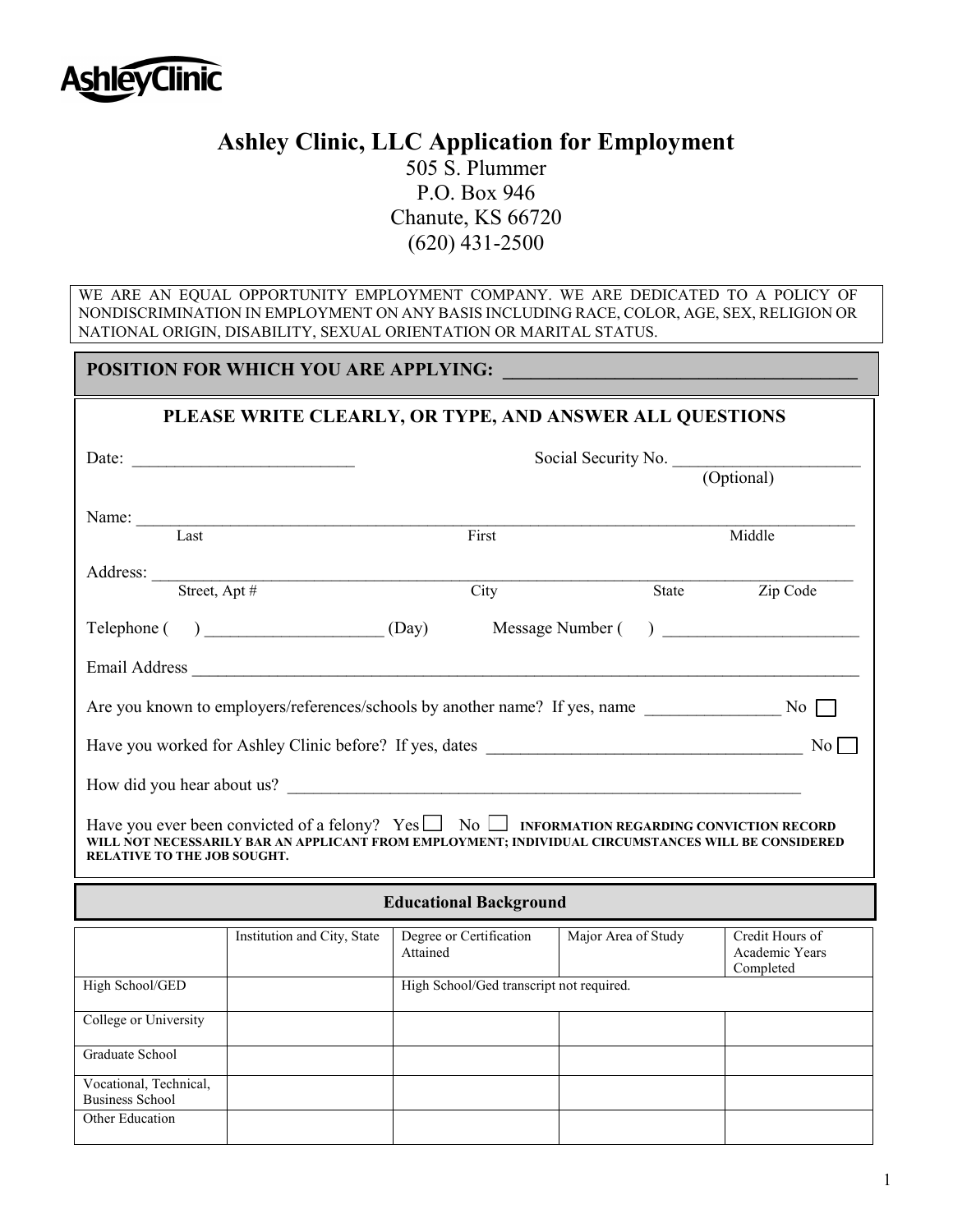

| <b>Vocational Licenses/Registrations (Attach copy of documents)</b> |                                                    |  |                   |                        |
|---------------------------------------------------------------------|----------------------------------------------------|--|-------------------|------------------------|
| l'ype                                                               | License/Registration   Issuing Authority<br>Number |  | <b>Issue Date</b> | <b>Expiration Date</b> |
|                                                                     |                                                    |  |                   |                        |
|                                                                     |                                                    |  |                   |                        |

| Work Experience- List your last three employers or last three positions, starting with the most recent.<br>Attach a Supplement to Employment Application or other pages if you want to include more positions. |                                                                                                                               |                      |                                                       |  |
|----------------------------------------------------------------------------------------------------------------------------------------------------------------------------------------------------------------|-------------------------------------------------------------------------------------------------------------------------------|----------------------|-------------------------------------------------------|--|
| Month & Year                                                                                                                                                                                                   | Name/Address of Employer                                                                                                      | Reason for Leaving   | $\Box$ Paid Employment<br>Unpaid Experience           |  |
| From: $\qquad \qquad$                                                                                                                                                                                          |                                                                                                                               |                      | $\Box$ Full-Time $\Box$ Part-time<br>Number of hrs/wk |  |
| To:                                                                                                                                                                                                            |                                                                                                                               |                      | Ending pay \$______ per _____                         |  |
|                                                                                                                                                                                                                | Title:                                                                                                                        | Duties               |                                                       |  |
|                                                                                                                                                                                                                |                                                                                                                               |                      |                                                       |  |
|                                                                                                                                                                                                                |                                                                                                                               |                      |                                                       |  |
|                                                                                                                                                                                                                |                                                                                                                               |                      |                                                       |  |
|                                                                                                                                                                                                                |                                                                                                                               |                      |                                                       |  |
| Month & Year                                                                                                                                                                                                   | Name/Address of Employer                                                                                                      | Reason for Leaving   | $\Box$ Paid Employment<br><b>Unpaid Experience</b>    |  |
| From: $\qquad \qquad$                                                                                                                                                                                          |                                                                                                                               |                      | $\Box$ Full-Time $\Box$ Part-time                     |  |
| To:                                                                                                                                                                                                            |                                                                                                                               |                      | Ending pay \$ _____ per                               |  |
|                                                                                                                                                                                                                | Title:<br>Duties                                                                                                              |                      |                                                       |  |
|                                                                                                                                                                                                                |                                                                                                                               |                      |                                                       |  |
|                                                                                                                                                                                                                |                                                                                                                               |                      |                                                       |  |
|                                                                                                                                                                                                                |                                                                                                                               |                      |                                                       |  |
|                                                                                                                                                                                                                |                                                                                                                               |                      |                                                       |  |
| Month & Year                                                                                                                                                                                                   | Name/Address of Employer                                                                                                      | Reason for Leaving   | Paid Employment<br>$\Box$ Unpaid Experience           |  |
|                                                                                                                                                                                                                |                                                                                                                               |                      | $\Box$ Full-Time $\Box$ Part-time                     |  |
|                                                                                                                                                                                                                | <u> 1989 - Johann John Stone, mars et al. 1989 - John Stone, mars et al. 1989 - John Stone, mars et al. 1989 - John Stone</u> |                      | Ending pay \$_____ per _____                          |  |
|                                                                                                                                                                                                                |                                                                                                                               | Duties <b>Duties</b> |                                                       |  |
|                                                                                                                                                                                                                |                                                                                                                               |                      |                                                       |  |
|                                                                                                                                                                                                                |                                                                                                                               |                      |                                                       |  |
|                                                                                                                                                                                                                |                                                                                                                               |                      |                                                       |  |
| Largest Number of People Supervised                                                                                                                                                                            | Supervisor's Name:                                                                                                            |                      | Supervisor's Phone Number                             |  |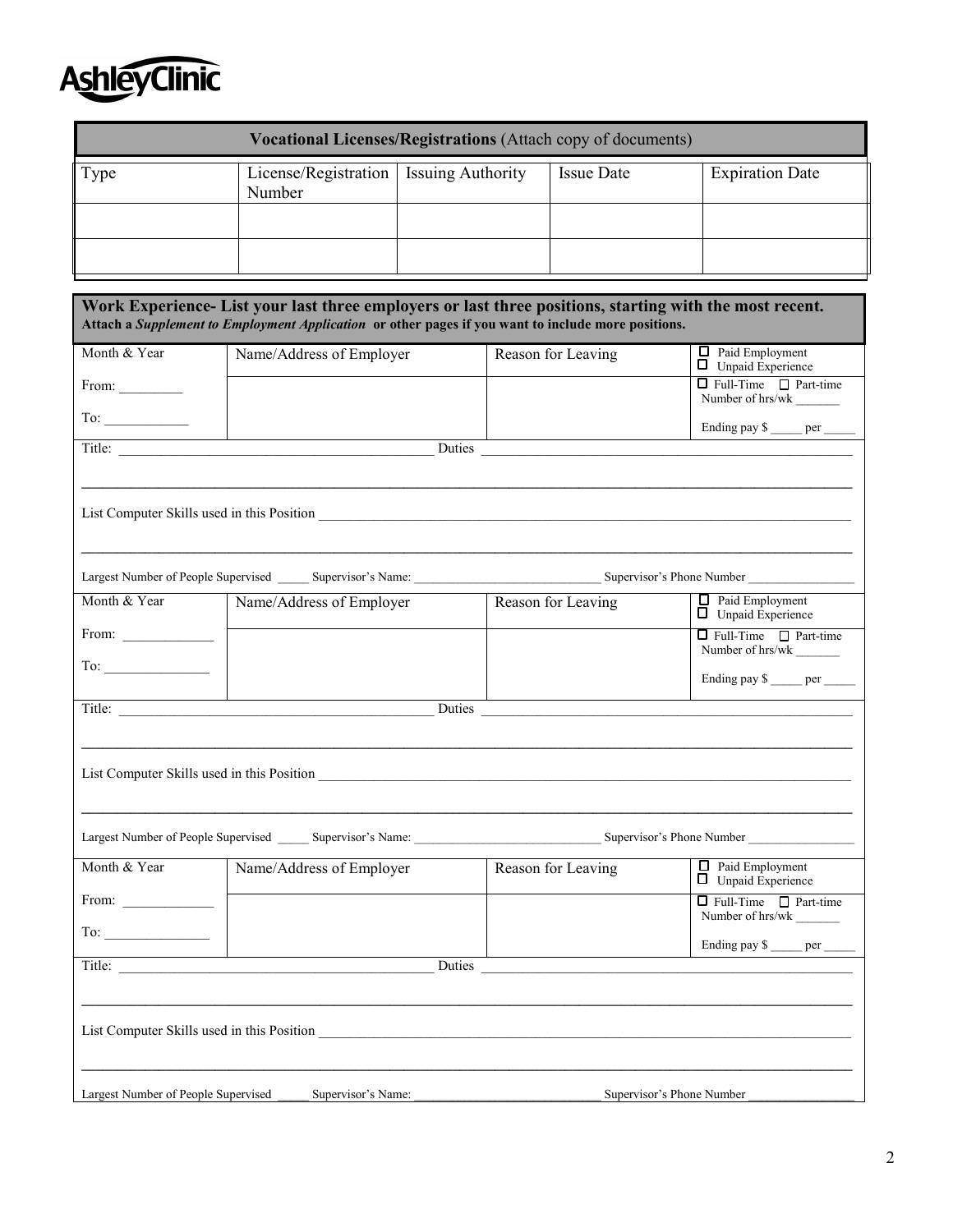

| Other Employment: (Account for all employment in at least the last 10 years)    |                                                                                                                                           |                         |  |  |
|---------------------------------------------------------------------------------|-------------------------------------------------------------------------------------------------------------------------------------------|-------------------------|--|--|
| Name and Address of Company                                                     | Position Held                                                                                                                             | <b>Employment Dates</b> |  |  |
|                                                                                 |                                                                                                                                           |                         |  |  |
|                                                                                 |                                                                                                                                           |                         |  |  |
|                                                                                 |                                                                                                                                           |                         |  |  |
|                                                                                 |                                                                                                                                           |                         |  |  |
| experiences not mentioned elsewhere, i.e.; equipment and machine operated, etc. | Other Related Experiences: Please describe here any other related professional certifications, honors, special skills, qualifications, or |                         |  |  |
|                                                                                 |                                                                                                                                           |                         |  |  |
|                                                                                 |                                                                                                                                           |                         |  |  |
|                                                                                 |                                                                                                                                           |                         |  |  |
|                                                                                 |                                                                                                                                           |                         |  |  |
|                                                                                 |                                                                                                                                           |                         |  |  |
|                                                                                 |                                                                                                                                           |                         |  |  |
|                                                                                 |                                                                                                                                           |                         |  |  |
|                                                                                 |                                                                                                                                           |                         |  |  |
|                                                                                 | References Include supervisors and person we may contact to verify your performance and qualifications                                    |                         |  |  |
| Name                                                                            | Occupation                                                                                                                                | Mailing Address:        |  |  |
|                                                                                 |                                                                                                                                           |                         |  |  |
|                                                                                 | Organization                                                                                                                              |                         |  |  |
| Your supervisor? Yes ______ No ______                                           |                                                                                                                                           | Phone (day)             |  |  |
| Name                                                                            | Occupation                                                                                                                                | Mailing Address:        |  |  |
|                                                                                 |                                                                                                                                           |                         |  |  |
| Your supervisor? Yes _______ No _______                                         | Organization                                                                                                                              |                         |  |  |
|                                                                                 |                                                                                                                                           | Phone (day)             |  |  |
| Name                                                                            | Occupation                                                                                                                                | Mailing Address:        |  |  |
|                                                                                 |                                                                                                                                           |                         |  |  |
| Your supervisor? Yes _______ No _________                                       | Organization                                                                                                                              |                         |  |  |
|                                                                                 |                                                                                                                                           | Phone(day)              |  |  |

## **PLEASE READ THE FOLLOWING PARAGRAPH BEFORE SIGNING THIS APPLICATION**

I certify that the information contained in this application is correct to the best of my knowledge and understand that any misstatement or omission of information is grounds for dismissal. I authorize the references listed to give you any and all information concerning my previous employment and any pertinent information they may have, personal or otherwise, and release all parties from all liability for any damage that may result from furnishing same to you. In consideration of my employment, I agree to conform to the rules and regulations of *Ashley Clinic, LLC* and that my employment and compensation can be terminated without cause, and without notice, at any time, at the option of either the company or myself. I understand that no manager, supervisor or representative of *Ashley Clinic, LLC* other than an Officer of the Company, has any authority to enter into any agreement for employment for any specified period of time, or to make any agreement contrary to the foregoing.

Applicant's Signature **Date** Date **Date Date Date Date Date Date Date Date Date Date Date Date Date Date D**